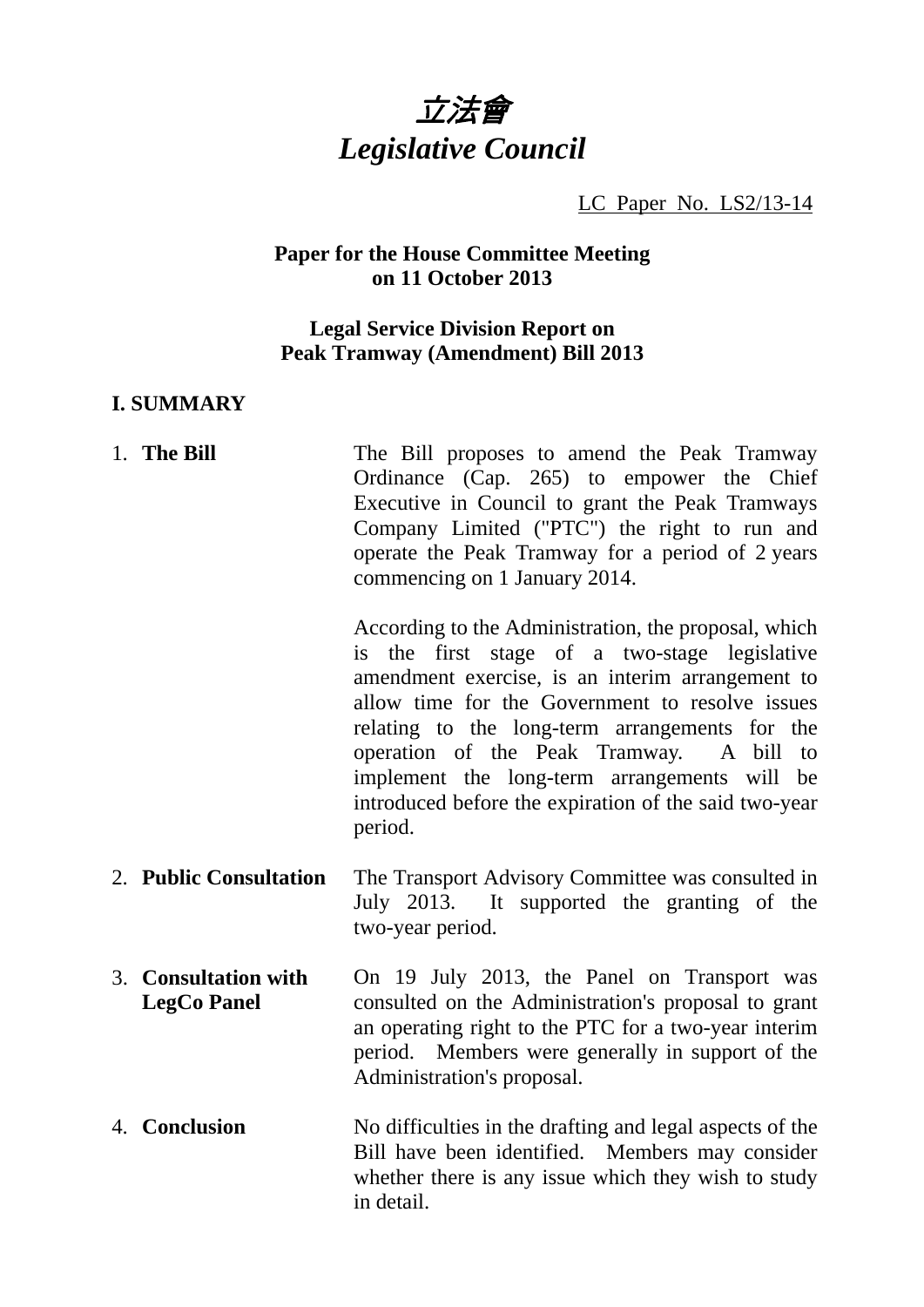## **II. REPORT**

The date of First Reading of the Bill is 9 October 2013. Members may refer to the LegCo Brief (File Ref: THB (T) L 2/5/7) issued by the Transport and Housing Bureau dated 11 September 2013 for further information.

## **Object of the Bill**

2. The Bill seeks to amend the Peak Tramway Ordinance (Cap. 265) (the Ordinance) to empower the Chief Executive in Council (CE in Council) to grant to Peak Tramways Company Limited (PTC) the right to run and operate the Peak Tramway for a period of 2 years commencing on 1 January 2014.

# **Background**

3. Pursuant to a request made by PTC to the Secretary of Transport under the Ordinance, in November 2003, the then CE in Council extended PTC's right to run and operate the peak tramway from 1 January 2004 to 31 December 2013 (i.e. for a period of 10 years).

4. According to the Administration, in late 2012, PTC approached the Government to make a request to further extend PTC's right to run the tramway for another 10 years, commencing on 1 January 2014. During the discussion between PTC and the Government for such an extension, it transpired that the provisions which are intended to be relied on by both PTC and the Administration for the extension might be one-off provisions applicable only to the last extension. As there is no provision which empowers the Government to grant any further extension, no further extension may be granted.

## **Provisions of the Bill**

5. In the light of the above background, the Bill proposes to add a provision to empower the CE in Council to grant the right to run and operate the tramway to PTC for 2 years, commencing on 1 January 2014 (i.e. until 31 December 2015). Such right is subject to the Ordinance and terms as agreed between PTC and the Government.

6. According to the LegCo Brief, the proposal intends to provide an interim period of 2 years for the Government to resolve the issues which relate to the long-term arrangements for the operation of the Peak Tramway. The introduction of the Bill is the first stage of a two-stage legislative amendment exercise (two-stage approach). The Administration will prepare a bill to implement the long-term